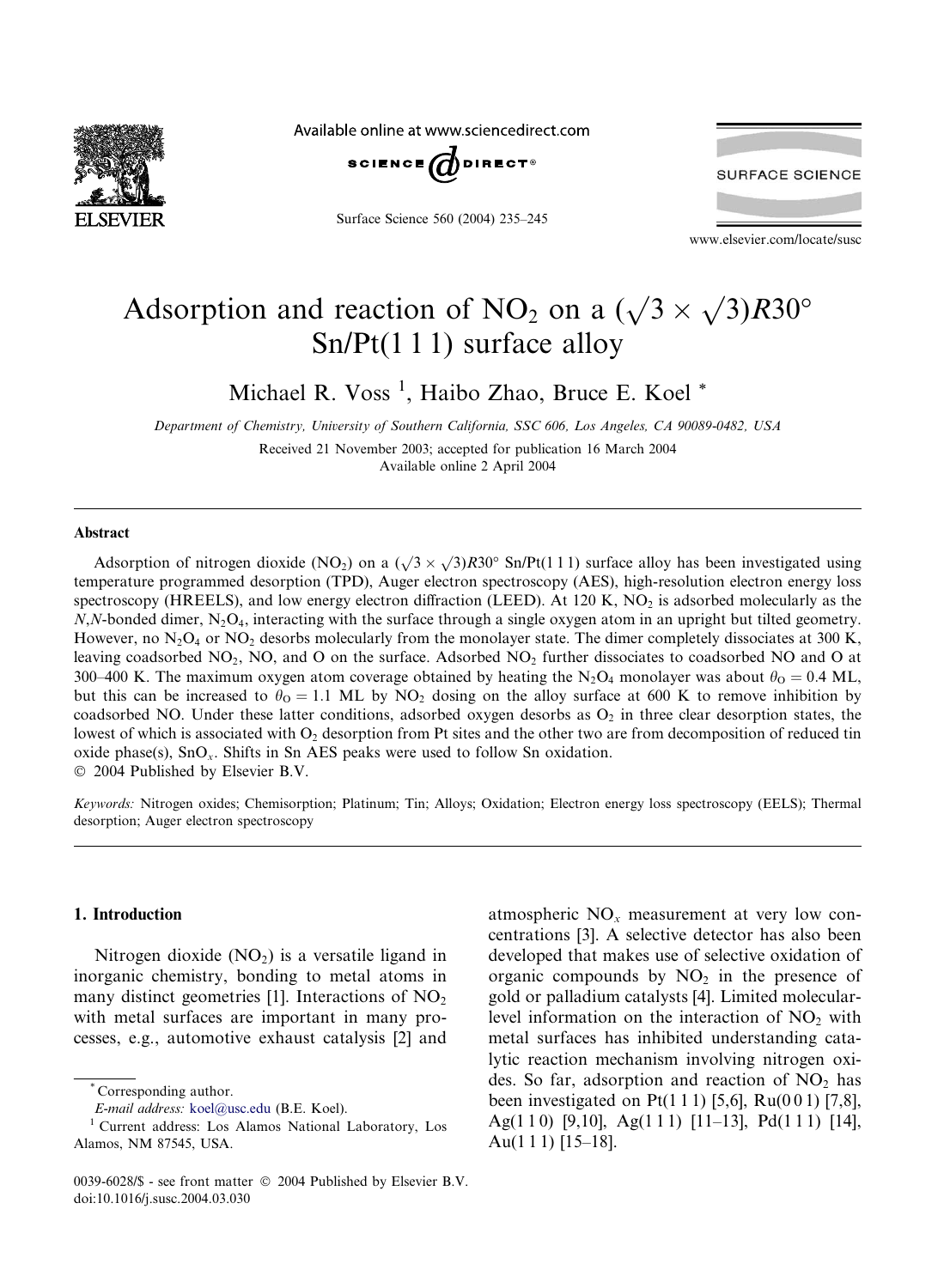Previously, Bartram, et al. [5] used temperature programmed desorption (TPD) and high-resolution electron energy loss spectroscopy (HREELS) to study  $NO<sub>2</sub>$  adsorption on Pt(111). At 100 K,  $NO<sub>2</sub>$  is adsorbed molecularly at all coverages to form a  $Pt(111)$   $\mu$ -N,O-nitrito surface complex with  $C_s$  symmetry. The saturation coverage of chemisorbed  $NO<sub>2</sub>$  is about 0.5 monolayers (ML) at 100 K. At low coverages,  $\theta_{\text{NO}_2} < 0.25$  ML, adsorption is irreversible and  $NO<sub>2</sub>$  dissociates completely by 285 K to O atoms and nitric oxide (NO). At larger  $NO<sub>2</sub>$  coverages, the adsorption is partially reversible and  $NO<sub>2</sub>$  desorbs molecularly with first-order kinetics and  $E_a = 19$  kcal/mol. About 20% of the  $NO<sub>2</sub>$  desorbs reversibly at saturation coverage in the monolayer.

Platinum–tin bimetallic catalysts are of interest for selective oxidation and reduction reactions, and are commercially important for petroleum reforming [19]. Compared to Pt catalysts, Pt–Sn reforming catalysts have greater resistance to coking and increased selectivity to aromatics. Surface science model studies have addressed the effect of alloying Sn with Pt on hydrocarbon surface chemistry [20– 26]. Industrial, supported, Pt–Sn catalysts, however, include an oxide support material and are complicated materials systems for which it is difficult to assess the phases present and the catalytic activity of each phase. It has been reported that on alumina, tin is partially oxidized [27] to create a mixed catalyst with a supported alloy phase PtSn/  $\text{Al}_2\text{O}_3$  and a tin oxide-supported, Pt-phase Pt/SnO<sub>x</sub>/  $Al_2O_3$  [19], where the relative concentrations are determined mainly by particle size [28]. Specifically, the effect of tin oxidation on the kinetics of CO oxidation by  $O_2$  on an  $\alpha$ -Al<sub>2</sub>O<sub>3</sub> supported, Pt–Sn catalyst has been studied by Grass and Lintz [29].

Of intense, additional interest, Pt-promoted  $SnO<sub>2</sub>$  thin films are used widely in sensor technologies, for example, in detection of ethanol [30] and CO [31]. These sensor systems are also complicated materials systems that could benefit greatly by surface science model studies that address the surface chemistry of Pt–Sn alloys and elucidate additional molecular-level information on the interaction of gases with these surfaces.

In this study, we investigate the chemistry of NO<sub>2</sub> on a  $(\sqrt{3} \times \sqrt{3})R30^\circ$  Sn/Pt(1 1 1) surface alloy.  $NO<sub>2</sub>$  is a reactive molecule, chemisorbing and dissociating on the alloy surface and eventually oxidizing the Sn from the alloy. Thus,  $NO<sub>2</sub>$  is a stronger oxidant than  $O_2$  ( $O_2$  does not dissociatively adsorb on Pt–Sn surface alloys under UHV conditions [32]) and is a useful precursor to produce surface oxygen species.

#### 2. Experimental methods

Experiments were performed in a three-level UHV chamber as described earlier [33]. The Pt(1 1 1) crystal (Atomergic; 10 mm diameter, 1.5 mm thick) was prepared by 1-keV  $Ar^+$ -ion sputtering and oxygen treatment  $(5 \times 10^{-7} \text{ Torr O}_2, 900$ K, 2 min) to give a clean spectrum using Auger electron spectroscopy (AES) and a sharp  $(1 \times 1)$ pattern in low energy electron diffraction (LEED).

Sn was evaporated from a resistively heated, tantalum boat onto the sample, which was subsequently annealed to form a  $(\sqrt{3} \times \sqrt{3})R30^\circ$  Sn/ Pt(1 1 1) surface alloy as described previously [34]. For convenience throughout this paper, we will refer to this surface as the " $\sqrt{3}$  alloy".

Nitrogen dioxide,  $NO<sub>2</sub>$ , (Matheson, 99.5%) was used without additional purification. Portions of the gas handling line that remained under  $NO<sub>2</sub>$ pressure during dosing were passivated by baking in an  $NO<sub>2</sub>$  atmosphere for 1 h at 200 °C. Goldplated Conflat<sup>®</sup> gaskets and stainless steel VCR<sup>®</sup> gaskets were used in the portion of the gas line in contact with  $NO<sub>2</sub>$  in order to minimize  $NO<sub>2</sub>$ decomposition. Still, the  $NO<sub>2</sub>$  line was pumped out and refilled after every dose to minimize  $NO<sub>2</sub>$ decomposition.  $NO<sub>2</sub>$  was leaked into the UHV chamber through a Varian<sup>®</sup> leak valve with an attached stainless steel tube and micro capillary array [35] to achieve a directed gas beam and exposure  $NO<sub>2</sub>$  on the sample without prior reaction with chamber walls.  $NO<sub>2</sub>$  exposures are reported using the background pressure measured indirectly by the ion gauge, ignoring doser enhancement effects and ion gauge sensitivity.  $NO<sub>2</sub>$ decomposes readily on the inner walls of the stainless steel dosing tube, and so the doser was passivated daily with an initial dose (60 s,  $1 \times 10^{-9}$ Torr) of  $NO<sub>2</sub>$ . This was sufficient to maintain a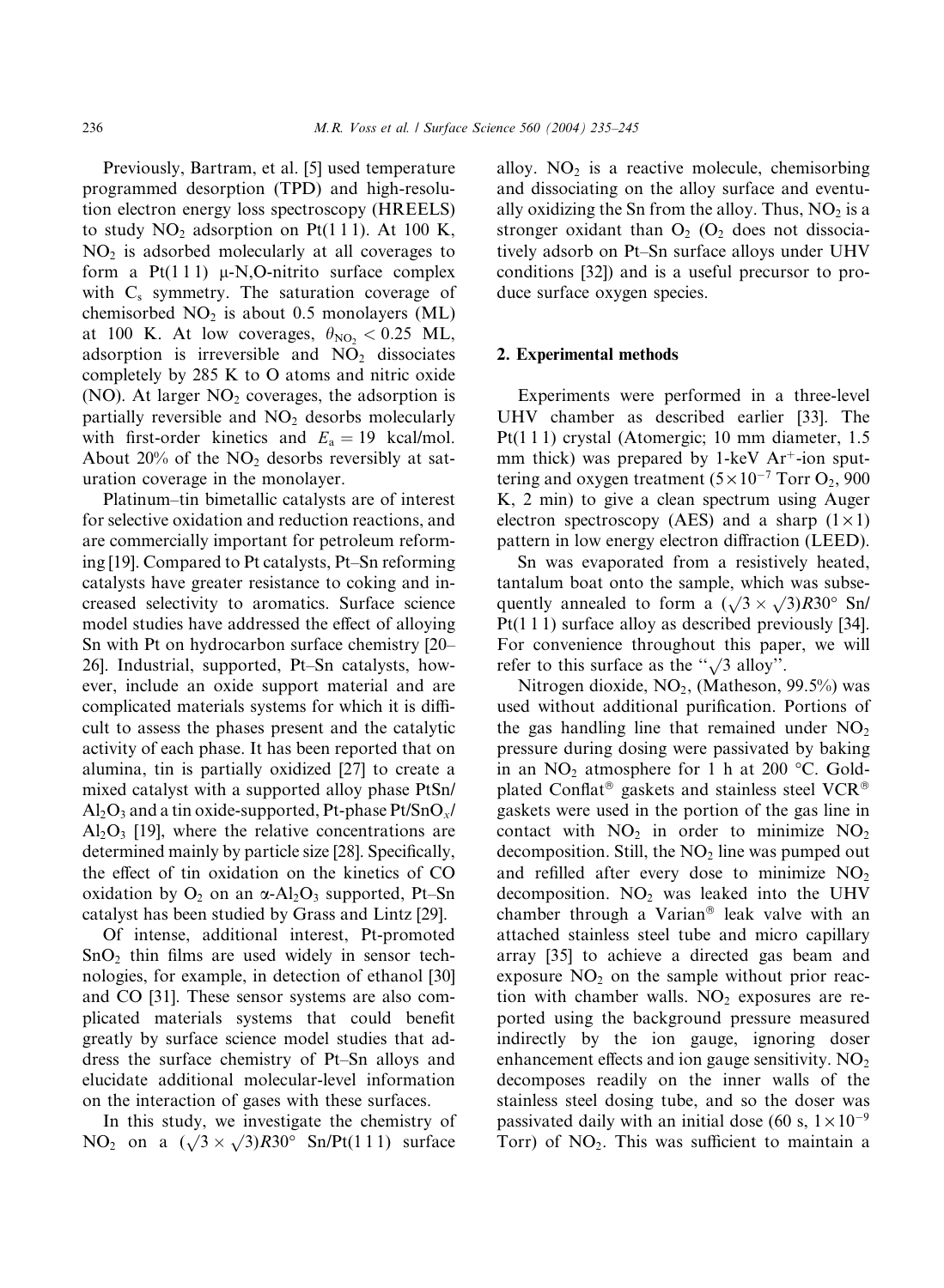consistently high level of  $NO<sub>2</sub>$  purity for a single day's experiments, though it raised the background pressure of the chamber to  $4 \times 10^{-10}$  Torr. The  $NO<sub>2</sub>$  purity obtained by this method was characterized indirectly by a UTI 100C quadrupole mass spectrometer (QMS) monitoring the background gas in the chamber during dosing. The 30-amu (NO):46-amu (NO<sub>2</sub>) ratio for the mass spectrometer signals during dosing was typically 50:1.

AES measurements were made with a doublepass cylindrical mirror analyzer (CMA). The electron gun was operated at 3-keV beam energy and  $8-\mu A$  beam current. TPD experiments were done with a shielded QMS to reduce the electron flux on the sample. LEED patterns were recorded using four-grid optics and a CCD camera.

HREELS was performed by using an LK-2000 (LK Technologies) spectrometer system. HREELS spectra were recorded at a specular scattering angle of  $30^{\circ}$  from the surface plane with an average resolution of 55  $cm^{-1}$  (6.8 meV) and a beam energy of 4.5 eV. The elastic peak for a clean surface had an intensity of  $2 \times 10^5$  counts/s. We used a step size of about 5  $cm^{-1}$  (0.6 meV) to record each spectrum and 10-point binomial smoothing routine to minimize noise. All of these spectra were recorded with the sample at 100 K, and inelastic losses are shown after normalization to elastic peak intensities.

Coverages  $\theta_i$  reported in this paper are referenced to the surface atom density of Pt(1 1 1) such that  $\theta_{\text{Pt}} = 1.0 \text{ ML}$  is defined as  $1.505 \times 10^{15} \text{ cm}^{-2}$ . We will also use the terms monolayer and layer to refer to chemisorbed and physisorbed layers indicating whatever coverage is necessary to cover the surface.

# 3. Results

## 3.1. TPD

TPD spectra were obtained after exposures of NO<sub>2</sub> on the  $\sqrt{3}$  Sn/Pt(1 1 1) surface alloy at 120 K. Fig. 1 shows  $NO<sub>2</sub>$  desorption traces obtained by monitoring the 46-amu signal. A single desorption peak appears below 150 K which increased in temperature with increasing coverage. This peak



Fig. 1. NO<sub>2</sub> desorption spectra after NO<sub>2</sub> exposures on the  $\sqrt{3}$  $Sn/Pt(111)$  surface alloy at 120 K.

corresponds to desorption of  $NO<sub>2</sub>$  from multilayer, physisorbed species and occurs at the same temperature as that for  $Pt(111)$  [5]. However, unlike the case on  $Pt(111)$ , no  $NO<sub>2</sub>$  desorbs from the chemisorbed monolayer. The  $NO<sub>2</sub>$  monolayer reacts completely and irreversibly on a  $\sqrt{3}$  alloy surface. This can be compared to the decomposition of about  $80\%$  of the monolayer on Pt(111) [5].

Fig. 2 traces the evolution of one of the reaction products, NO, after increasing  $NO<sub>2</sub>$  exposures. The lowest exposure investigated yields three desorption peaks at 240, 280, and 360 K. After increasing  $NO<sub>2</sub>$  exposures, these NO desorption peaks saturate in size and shift to higher temperature. Desorption of NO under most of these conditions is reaction rate-limited, because NO desorption following NO adsorption on a  $\sqrt{3}$  alloy occurs in a single peak which shifts with coverage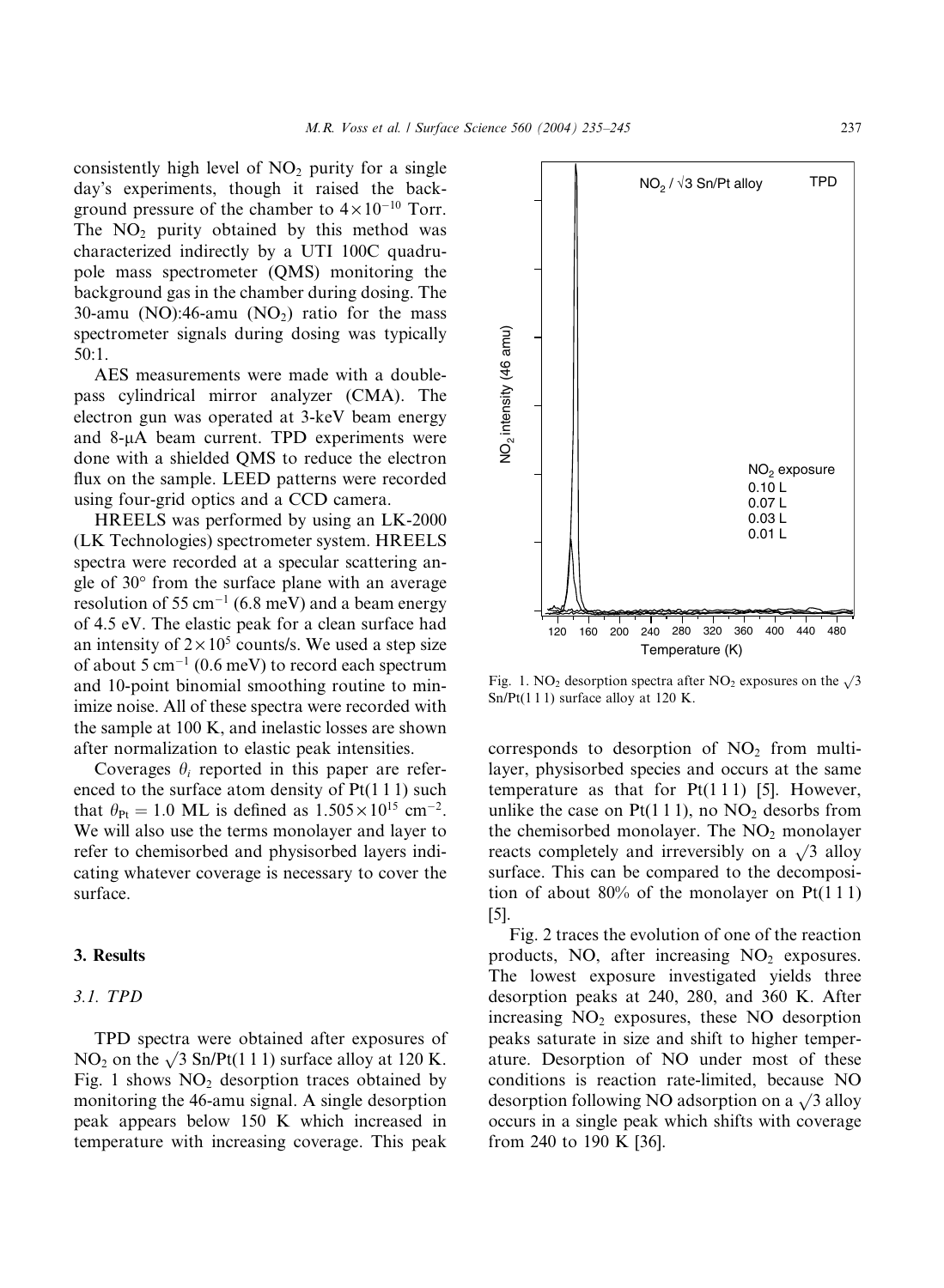

Fig. 2. NO desorption spectra resulting from  $NO<sub>2</sub>$  exposures to the  $\sqrt{3}$  Sn/Pt(1 1 1) surface alloy at 120 K.

Fig. 3 shows corresponding  $O_2$  TPD spectra obtained during the same experiments. After a small initial  $NO<sub>2</sub>$  dose,  $O<sub>2</sub>$  desorption occurred at 1070 K in a peak that shifts to 1077 K at saturation. Following saturation of the high temperature peak, a second feature appeared at lower temperature with a broad peak at 910 K after large exposures. Based on previous studies of  $O<sub>2</sub>$ desorption following  $O_3$  decomposition on Pt–Sn alloys [37], we can assign these two peaks to decomposition of Sn-oxide species. Our explanation of these two peaks is that the 1077-K peak is due to  $O_2$  desorption from reduction of Sn–O–Sn species and the peak at 910 K is due to  $O_2$ desorption from reduction of Sn–O–Pt species.

Fig. 4 utilizes the TPD areas from Figs. 1–3 to construct an uptake plot characterizing the adsorption kinetics and decomposition reactions during TPD. The  $NO<sub>2</sub>$  coverage scale was determined by calibration using the chemisorbed  $NO<sub>2</sub>$ , NO, and  $O_2$  TPD peak areas after NO<sub>2</sub> adsorption



Fig. 3.  $O_2$  desorption spectra resulting from  $NO_2$  exposures to the  $\sqrt{3}$  Sn/Pt(1 1 1) surface alloy at 120 K.

on clean Pt(111), assuming that  $20\%$  of the 0.5-ML  $NO<sub>2</sub>$  coverage desorbs as  $NO<sub>2</sub>$  and the rest decomposes cleanly to  $NO$  and  $O_2$  during TPD as reported by Bartram et al. [5]. The NO and  $O_2$ TPD areas in our experiments can be placed on this  $NO<sub>2</sub>$  coverage scale by assuming the sticking coefficient is constant, independent of coverage on the  $\sqrt{3}$  alloy at 120 K, and noting that no other gas phase products were detected. The latter observation guarantees that  $NO:NO<sub>2</sub>$  is 1:1 and  $O_2$ : NO<sub>2</sub> is 1:2. Fig. 4 shows that the chemisorbed monolayer coverage is equivalent to  $0.4\text{-}ML\text{ NO}_2$ and  $O_2$  desorption at 1100 K represents an atomic oxygen coverage,  $\theta_0$ , of 0.2 ML. Thus, oxygen associated with Sn sites on this surface, with  $\Theta_{\text{Sn}} = 0.33$  ML, gives an O:Sn ratio of 2:3 corresponding to  $Sn<sub>1.5</sub>O$  species. **Example 121**<br>
NO<sub>2</sub> exposure<br>
0.01 L<br>
0.001 L<br>
0.001 L<br>
0.001 L<br>
0.001 L<br>
0.001 L<br>
0.001 L<br>
0.001 L<br>
0.001 L<br>
0.001 L<br>
0.001 L<br>
1000<br>
1000 1100 1100 1100 1100 1200<br>
1000 1100 1100 1200<br>
1000 1100 1200 1100 1100 1200<br>
100

Fig. 5 demonstrates that the oxygen coverage can be increased by  $NO<sub>2</sub>$  exposures on the alloy at higher temperatures. The surface oxygen coverage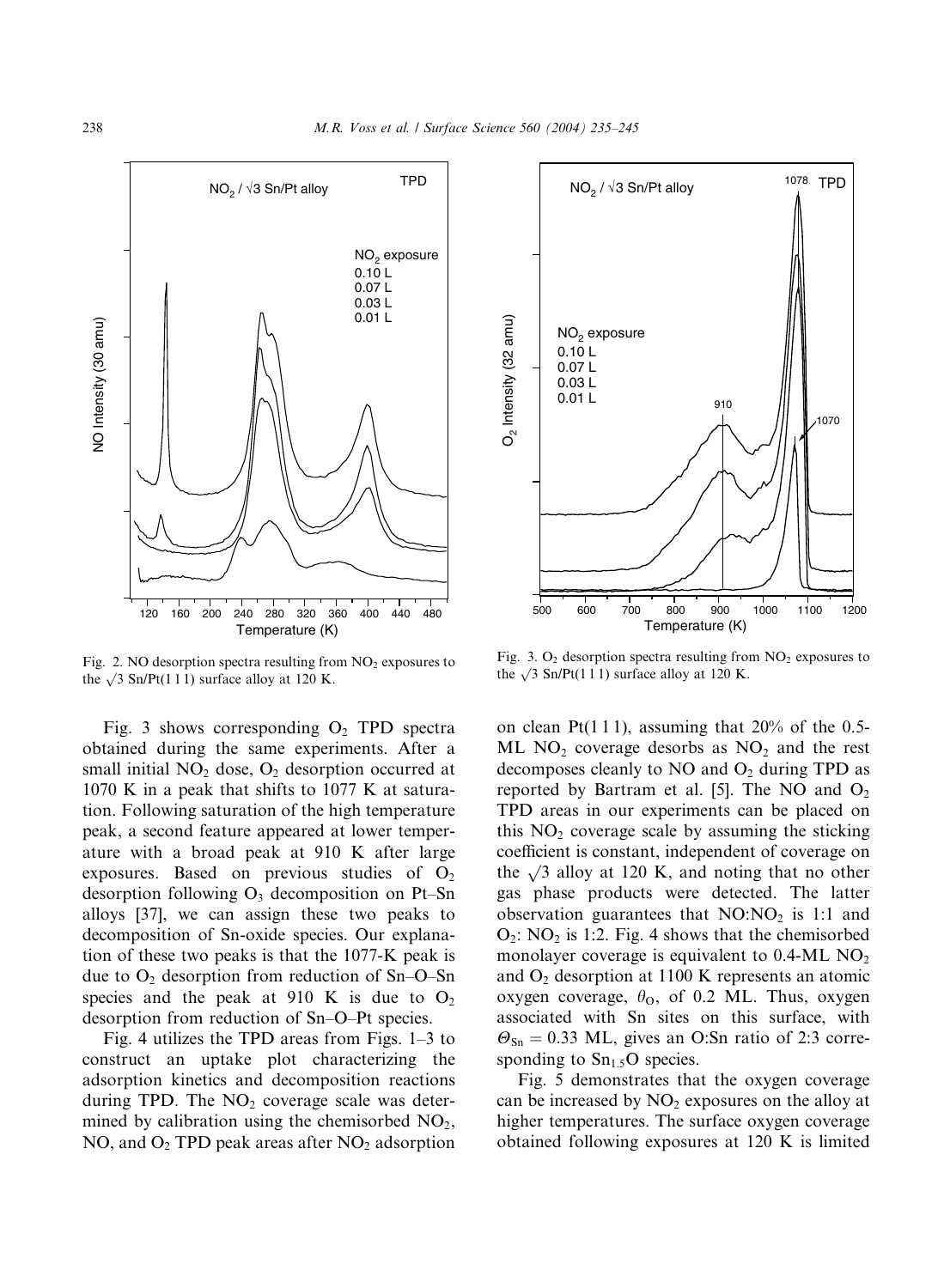

Fig. 4. Surface species concentrations as a function of  $NO<sub>2</sub>$ exposure to the  $\sqrt{3}$  Sn/Pt(1 1 1) surface alloy at 120 K. The dashed vertical line indicates the  $NO<sub>2</sub>$  exposure that gives a surface with a saturation monolayer coverage.

by coadsorbed NO. The bottom curve in Fig. 5 reproduces the top curve from Fig. 3. The top curve in Fig. 5 is after a higher  $NO<sub>2</sub>$  exposure on the alloy at 600 K, which is above the desorption temperature of NO but below that required for  $O_2$ desorption. This curve corresponds to  $\theta_{\rm O} = 1.1$ ML. This is a higher coverage than  $\theta_{\rm O} = 0.25$  ML obtained by  $O_2$  exposure on Pt(1 1 1) at 150–300 K [38] and  $\theta_{\rm O} = 0.75$  ML obtained by NO<sub>2</sub> exposure on Pt(111) at 400 K [39]. This is also a higher coverage than reported by Saliba et al. [37] of  $\theta_{\rm O} = 0.87$  ML after O<sub>3</sub> exposures on the  $\sqrt{3}$  alloy at 300 K. In that work, oxygen desorption below 850 K was associated with reduction of oxidic Pt species rather than  $SnO<sub>x</sub>$  species. According to our results from Fig. 5, oxygen associated with Sn sites gives an O:Sn ratio of 0.5:0.33. This situation probably corresponds to forming  $SnO<sub>1.5</sub>$  species.

# 3.2. AES

The origin of the two  $O_2$  desorption states seen in the TPD curves shown in Fig. 3 can be probed



Fig. 5.  $O_2$  desorption spectra resulting from  $NO_2$  exposures on the  $\sqrt{3}$  Sn/Pt(111) surface alloy: (top) 0.20 L NO<sub>2</sub> at 600 K; (bottom)  $0.10$  L NO<sub>2</sub> at 120 K.

by chemical shifts in AES that are induced by reaction with adsorbates and indicate the oxidation state of the substrate components. The kinetic energies (KE) of emitted Auger electrons are affected by core level binding energy shifts and so they are useful for qualitatively assessing whether or not oxidation has occurred. Experiments utilizing this approach have been reviewed by Baker and Brundle [40].

Fig. 6 shows the shift in the Sn(MNN) AES peaks after exposures of 0.1-L NO<sub>2</sub> on the  $\sqrt{3}$ alloy at 120 K and then subsequently heating the surface to gradually desorb  $O_2$ . On the  $\sqrt{3}$  alloy, the lower KE Sn(MNN) peak is located at 426.6 eV, identical to the value for Sn metal [41]. After  $NO<sub>2</sub>$  exposure and annealing to 700 K, the peak shifts  $-1.5$  to 425.1 eV KE. This indicates oxidation of Sn. However, this shift is much lower than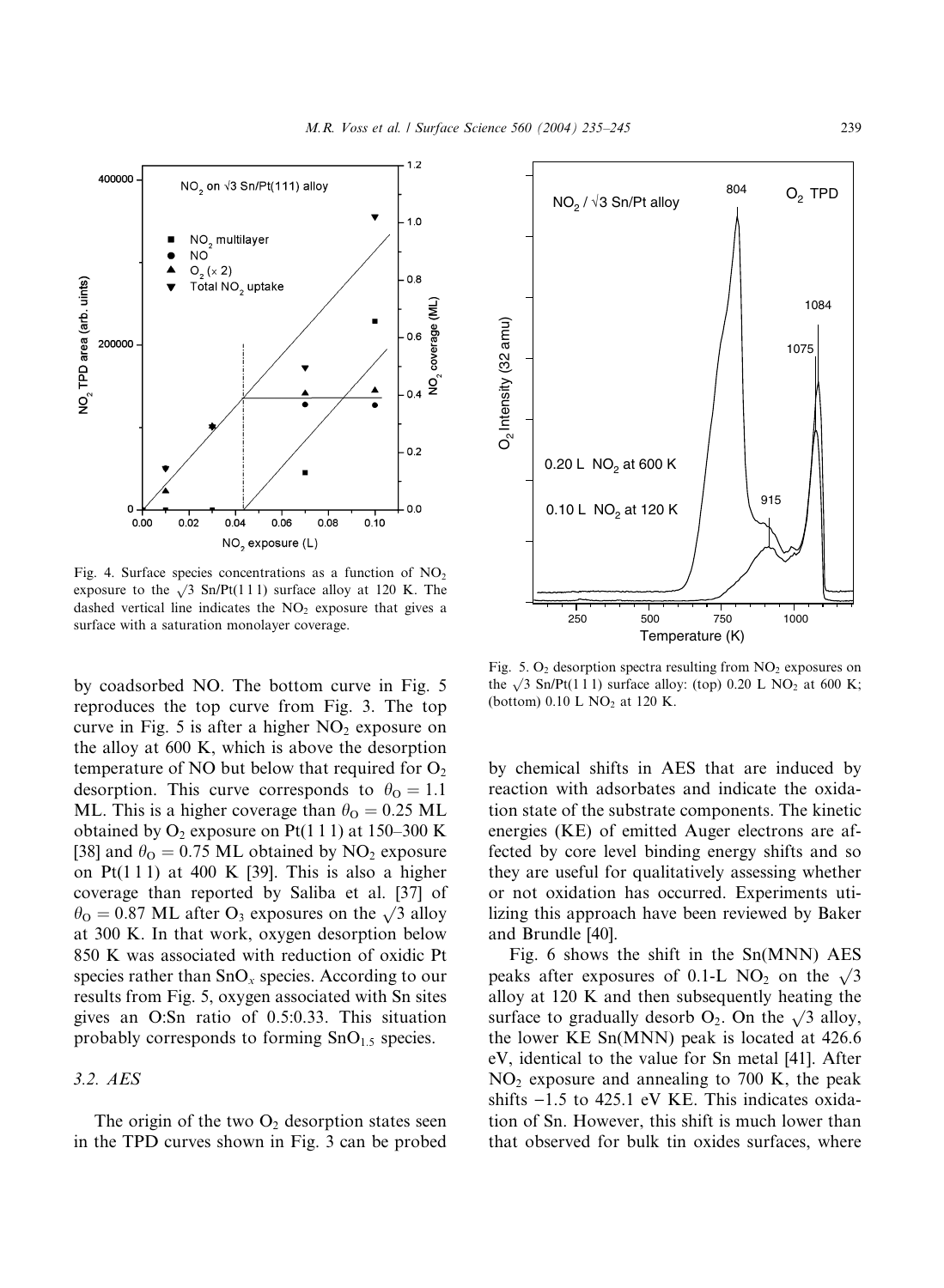

Fig. 6. Sn MNN Auger spectra of (a) clean $\sqrt{3}$  alloy (b) following 0.1 L NO<sub>2</sub> exposure to the  $\sqrt{3}$  Sn/Pt(1 1 1) surface alloy at 120 and 700 K anneal (c) 900 K anneal and desorption of oxygen from Pt (d) 1220 K anneal and desorption of oxygen from Sn.

SnO  $(-3$  to 423 eV) and SnO<sub>2</sub>  $(-7$  to 419 eV) are characterized by large shifts when compared to metallic tin [41]. No such shift occurs at 120 or 200 K (not shown), demonstrating that Sn is not yet oxidized at those temperatures. The Sn(MNN) peak shifted to 425.4 eV KE following a 900 K anneal which caused some desorption of  $O<sub>2</sub>$ . This shift can be explained by reduction of some oxidized Sn back to a metallic state in the alloy. The Sn peak returned to its original location at 426.6 eV KE after annealing to 1200 K, which removes all oxygen from the surface. Thus, Sn was completely reduced and the alloy reformed under these conditions. The 1200 K anneal also caused the intensity of the Sn peak to decrease and the LEED pattern to change to a superposition of  $(2 \times 2)$  and  $\sqrt{3}$  spots. Either desorption of Sn or diffusion of Sn into the bulk could account for this Sn reduction, which has been seen before [42]. This made it necessary to regenerate the  $\sqrt{3}$  alloy after each  $NO<sub>2</sub>$  experiment by additional Sn dosing and annealing. No shift in the Pt(NOO) AES peak at 237 eV was ever observed during  $NO<sub>2</sub>$  adsorption at 120 K or after annealing. This is consistent with our assignment of the 804 K  $O_2$  TPD peak in Fig. 5 to desorption of  $O_{(a)}$  associated with Pt sites and the assignment of  $O_2$  desorption above 850 K to decomposition of oxidized Sn species.

#### 3.3. LEED

The  $\sqrt{3}$  alloy was probed by LEED following a 0.1 L ( $\sim$ 2 ML) dose of NO<sub>2</sub> on the sample at 120 K. This caused no change in the alloy LEED pattern other than to decrease the spot intensity, and no significant changes were observed after annealing to 200 K which desorbs some  $NO<sub>2</sub>$ . After annealing to 280 K, which desorbs some NO, the spots from the  $(\sqrt{3} \times \sqrt{3})R30^\circ$  pattern disappeared and only the  $(1 \times 1)$  spots of Pt $(1 1 1)$ remained with a diffuse background. On some areas of the crystal, a faint  $(2 \times 2)$  structure was observed, similar to that seen by Parker et al. [39] for  $\theta_0 = 0.25$  ML generated after NO<sub>2</sub> exposures on Pt(111). After a subsequent anneal to 700 K,  $(2 \times 2)$  spots could no longer be seen and only a blurry  $(1 \times 1)$  pattern remained. Annealing to 900 K desorbed all oxygen except that in the highest temperature  $O_2$  TPD peak at 1020 K. This resulted in the appearance of a  $(4 \times 4)$  LEED pattern, which is consistent with the observations of Batzill et al. [43]. In this condition, only oxygen remains at the surface and Sn is oxidized as shown in Fig. 6.

#### 3.4. HREELS

Fig. 7 shows HREELS spectra following deposition of a multilayer film of  $NO<sub>2</sub> (\sim 6$  layers,  $\theta_{\text{NO}_2}$  = 2.4 ML) on the  $\sqrt{3}$  alloy at 120 K and then subsequently heating the sample to increasing temperatures. The sample was heated to the indicated temperature for 30 s in each case and then re-cooled to 120 K and the spectra taken. Assignments of the energy loss peaks to specific vibrations are given in Table 1.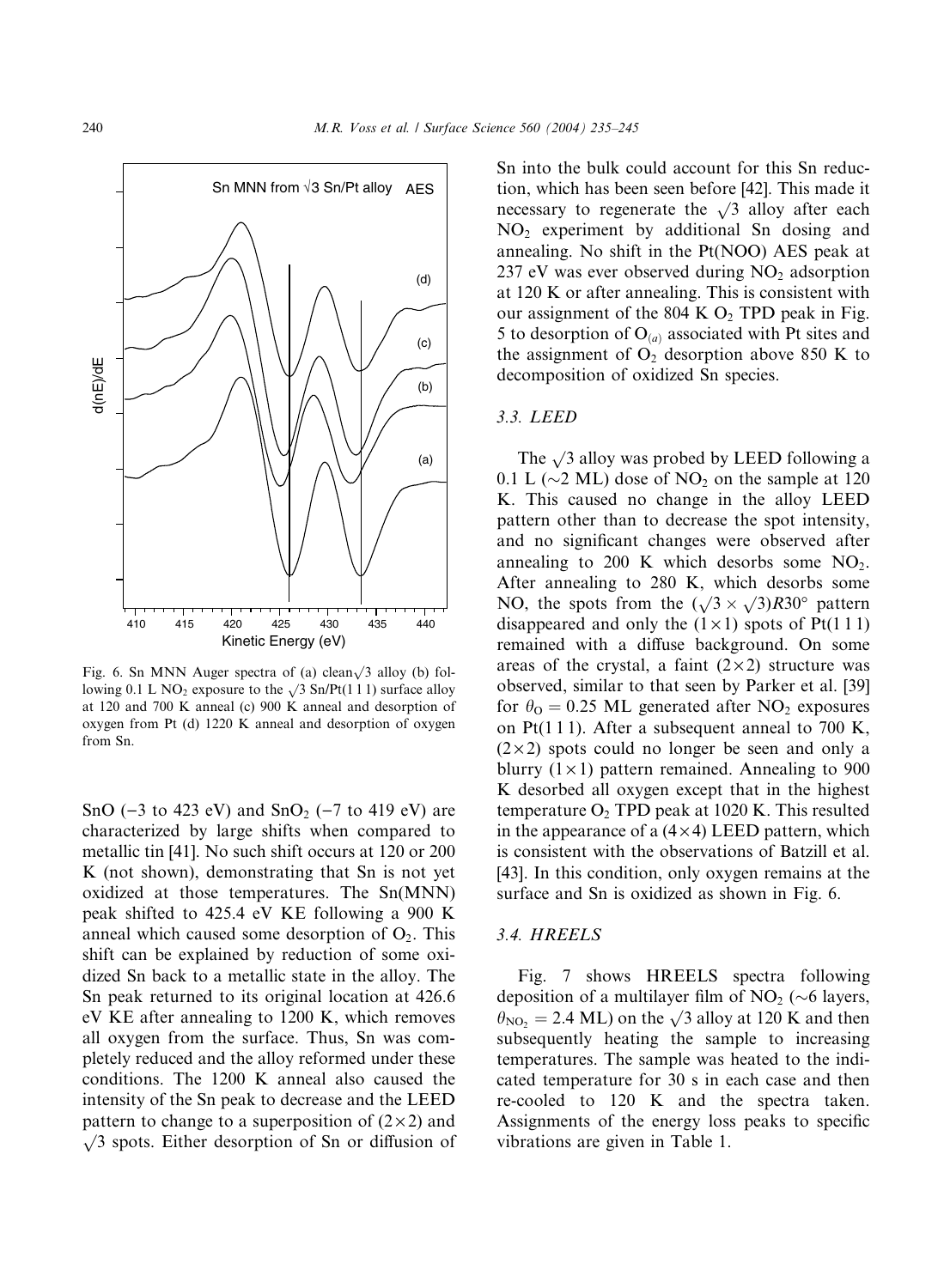

Fig. 7. HREELS warm-up experiments after 2.4 ML NO<sub>2</sub> adsorbed on the  $\sqrt{3}$  Sn/Pt(1 1 1) alloy at 120 K. Reaction mechanism is shown on the right.

Table 1

|  | Vibrational assignments for $N_2O_4^a$ |  |  |
|--|----------------------------------------|--|--|
|--|----------------------------------------|--|--|

and asymmetric  $(v_{as,NO_2})$  stretching modes of the N,N-bonded dimer,  $N_2O_4$ , appear at 1275 and  $1795 \text{ cm}^{-1}$ , respectively. The N-N stretching mode  $(v_{N-N})$  of N<sub>2</sub>O<sub>4</sub> occurs at 280 cm<sup>-1</sup> and the O–N–O bending mode  $(\delta_{\text{NO}_2})$  of  $\text{N}_2\text{O}_4$  appears at 782 cm<sup>-1</sup>. A peak near the one at  $1591 \text{ cm}^{-1}$  has been assigned in the past [44] to a  $2\delta_{\text{NO}_2}$  combination band, or more likely a double loss, in  $N_2O_4$ .

| Intensity (arb. units)<br>588<br>869<br>280<br>821<br>$\Omega$<br>500<br>Fig. 7. HREELS warm-up experiments after 2.4 ML NO <sub>2</sub> ad-<br>sorbed on the $\sqrt{3}$ Sn/Pt(111) alloy at 120 K. Reaction mech-<br>anism is shown on the right.<br>For the multilayer film at 120 K, loss peaks<br>corresponding to the O-N-O symmetric $(v_{s,NO_2})$<br>Table 1<br>Vibrational assignments for $N_2O_4^a$ | 1648<br>1275<br>1492<br>1258<br>1565<br>782<br>1275<br>1591<br>1500<br>1000<br>Energy Loss (cm <sup>-1</sup> ) | 500 K<br>2145<br>1739<br>300 K<br>1557 1795<br>220K<br>175 K<br>120 K<br>2000 | 2500                               |                           | tional modes at 280, 821, 1258, and 1795 cm <sup>-1</sup> . | when the surface is annealed to $173$ or $220$ K.<br>which desorbs any physisorbed multilayer species<br>as shown in Fig. 1, surprisingly little change oc-<br>curred in the HREELS spectra other than de-<br>creases in peak intensities consistent with some<br>NO <sub>2</sub> desorption. This is a very different spectrum<br>than that obtained for the $\mu$ -N,O-nitrito surface<br>species, a chemisorbed $NO2$ species bonded to the<br>surface through both of the N and O atoms,<br>formed on $Pt(1\ 1\ 1)$ [5], the N-bonded chemisorbed<br>$NO2$ species formed on oxygen-precovered Pt(111)<br>[45], and the O,O'-chelating surface species, a<br>chemisorbed $NO2$ species bonded to the surface<br>through both of O atoms, formed on Au(111) [17].<br>Small peak shifts do occur upon desorption of the<br>multilayer for the energy loss peaks at 782, 1275,<br>and $1591$ cm <sup>-1</sup> . The close resemblence of the<br>spectrum after heating to 220 K to that for the<br>condensed film, especially the continued presence<br>of the N-N stretch at 280 $cm^{-1}$ identifies that the<br>chemisorbed monolayer is comprised of N,N-<br>bonded dimers of $N_2O_4$ , characterized by vibra- |
|----------------------------------------------------------------------------------------------------------------------------------------------------------------------------------------------------------------------------------------------------------------------------------------------------------------------------------------------------------------------------------------------------------------|----------------------------------------------------------------------------------------------------------------|-------------------------------------------------------------------------------|------------------------------------|---------------------------|-------------------------------------------------------------|-----------------------------------------------------------------------------------------------------------------------------------------------------------------------------------------------------------------------------------------------------------------------------------------------------------------------------------------------------------------------------------------------------------------------------------------------------------------------------------------------------------------------------------------------------------------------------------------------------------------------------------------------------------------------------------------------------------------------------------------------------------------------------------------------------------------------------------------------------------------------------------------------------------------------------------------------------------------------------------------------------------------------------------------------------------------------------------------------------------------------------------------------------------------------------------------------------------------------|
|                                                                                                                                                                                                                                                                                                                                                                                                                | Solid $N_2O_4$                                                                                                 | $N_2O_4$ multi-                                                               | $N_2O_4$ multilayer                | $N_2O_4$ mono-            | $N_2O_4$ mono-                                              | $N_2O_4$ monolayer                                                                                                                                                                                                                                                                                                                                                                                                                                                                                                                                                                                                                                                                                                                                                                                                                                                                                                                                                                                                                                                                                                                                                                                                    |
|                                                                                                                                                                                                                                                                                                                                                                                                                | [50]                                                                                                           | layer on<br>Pt(111) [5]                                                       | on $\sqrt{3}$ alloy<br>(this work) | layer on<br>graphite [44] | layer on O/<br>Au $(1\ 1\ 1)$ [45]                          | on $\sqrt{3}$ alloy<br>(this work)                                                                                                                                                                                                                                                                                                                                                                                                                                                                                                                                                                                                                                                                                                                                                                                                                                                                                                                                                                                                                                                                                                                                                                                    |
| $vO_2N-NO_2$                                                                                                                                                                                                                                                                                                                                                                                                   |                                                                                                                | 265                                                                           | 280                                | 290                       |                                                             | 280                                                                                                                                                                                                                                                                                                                                                                                                                                                                                                                                                                                                                                                                                                                                                                                                                                                                                                                                                                                                                                                                                                                                                                                                                   |
| (stretch)                                                                                                                                                                                                                                                                                                                                                                                                      |                                                                                                                |                                                                               |                                    |                           |                                                             |                                                                                                                                                                                                                                                                                                                                                                                                                                                                                                                                                                                                                                                                                                                                                                                                                                                                                                                                                                                                                                                                                                                                                                                                                       |
| $\rho O_2N-NO_2$                                                                                                                                                                                                                                                                                                                                                                                               |                                                                                                                | 460                                                                           |                                    | 452                       | (440)                                                       |                                                                                                                                                                                                                                                                                                                                                                                                                                                                                                                                                                                                                                                                                                                                                                                                                                                                                                                                                                                                                                                                                                                                                                                                                       |
| (hindered rotation)                                                                                                                                                                                                                                                                                                                                                                                            |                                                                                                                |                                                                               |                                    |                           |                                                             |                                                                                                                                                                                                                                                                                                                                                                                                                                                                                                                                                                                                                                                                                                                                                                                                                                                                                                                                                                                                                                                                                                                                                                                                                       |
| $\delta NO_2$                                                                                                                                                                                                                                                                                                                                                                                                  | 737-752                                                                                                        | 795                                                                           | 782                                | 782                       | 750                                                         | 821                                                                                                                                                                                                                                                                                                                                                                                                                                                                                                                                                                                                                                                                                                                                                                                                                                                                                                                                                                                                                                                                                                                                                                                                                   |
| (bend)<br>$v_s \text{NO}_2$                                                                                                                                                                                                                                                                                                                                                                                    | 1250                                                                                                           | 1290                                                                          | 1275                               | 1290                      | 1260                                                        | 1258                                                                                                                                                                                                                                                                                                                                                                                                                                                                                                                                                                                                                                                                                                                                                                                                                                                                                                                                                                                                                                                                                                                                                                                                                  |
| (symmetric stretch)                                                                                                                                                                                                                                                                                                                                                                                            |                                                                                                                |                                                                               |                                    |                           |                                                             |                                                                                                                                                                                                                                                                                                                                                                                                                                                                                                                                                                                                                                                                                                                                                                                                                                                                                                                                                                                                                                                                                                                                                                                                                       |
| $2\delta \text{NO}_2$                                                                                                                                                                                                                                                                                                                                                                                          |                                                                                                                | 1540                                                                          | 1591                               | 1557                      |                                                             | 1557                                                                                                                                                                                                                                                                                                                                                                                                                                                                                                                                                                                                                                                                                                                                                                                                                                                                                                                                                                                                                                                                                                                                                                                                                  |
| (combination band)                                                                                                                                                                                                                                                                                                                                                                                             |                                                                                                                |                                                                               |                                    |                           |                                                             |                                                                                                                                                                                                                                                                                                                                                                                                                                                                                                                                                                                                                                                                                                                                                                                                                                                                                                                                                                                                                                                                                                                                                                                                                       |
| $v_a \text{NO}_2$                                                                                                                                                                                                                                                                                                                                                                                              | 1750                                                                                                           | 1770                                                                          | 1795                               | 1758                      | 1745                                                        | 1795                                                                                                                                                                                                                                                                                                                                                                                                                                                                                                                                                                                                                                                                                                                                                                                                                                                                                                                                                                                                                                                                                                                                                                                                                  |
| (asymmetric stretch)                                                                                                                                                                                                                                                                                                                                                                                           |                                                                                                                |                                                                               |                                    |                           |                                                             |                                                                                                                                                                                                                                                                                                                                                                                                                                                                                                                                                                                                                                                                                                                                                                                                                                                                                                                                                                                                                                                                                                                                                                                                                       |
| <sup>a</sup> All data was obtained by HREELS except for solid $N_2O_4$ which was obtained by FTIR.                                                                                                                                                                                                                                                                                                             |                                                                                                                |                                                                               |                                    |                           |                                                             |                                                                                                                                                                                                                                                                                                                                                                                                                                                                                                                                                                                                                                                                                                                                                                                                                                                                                                                                                                                                                                                                                                                                                                                                                       |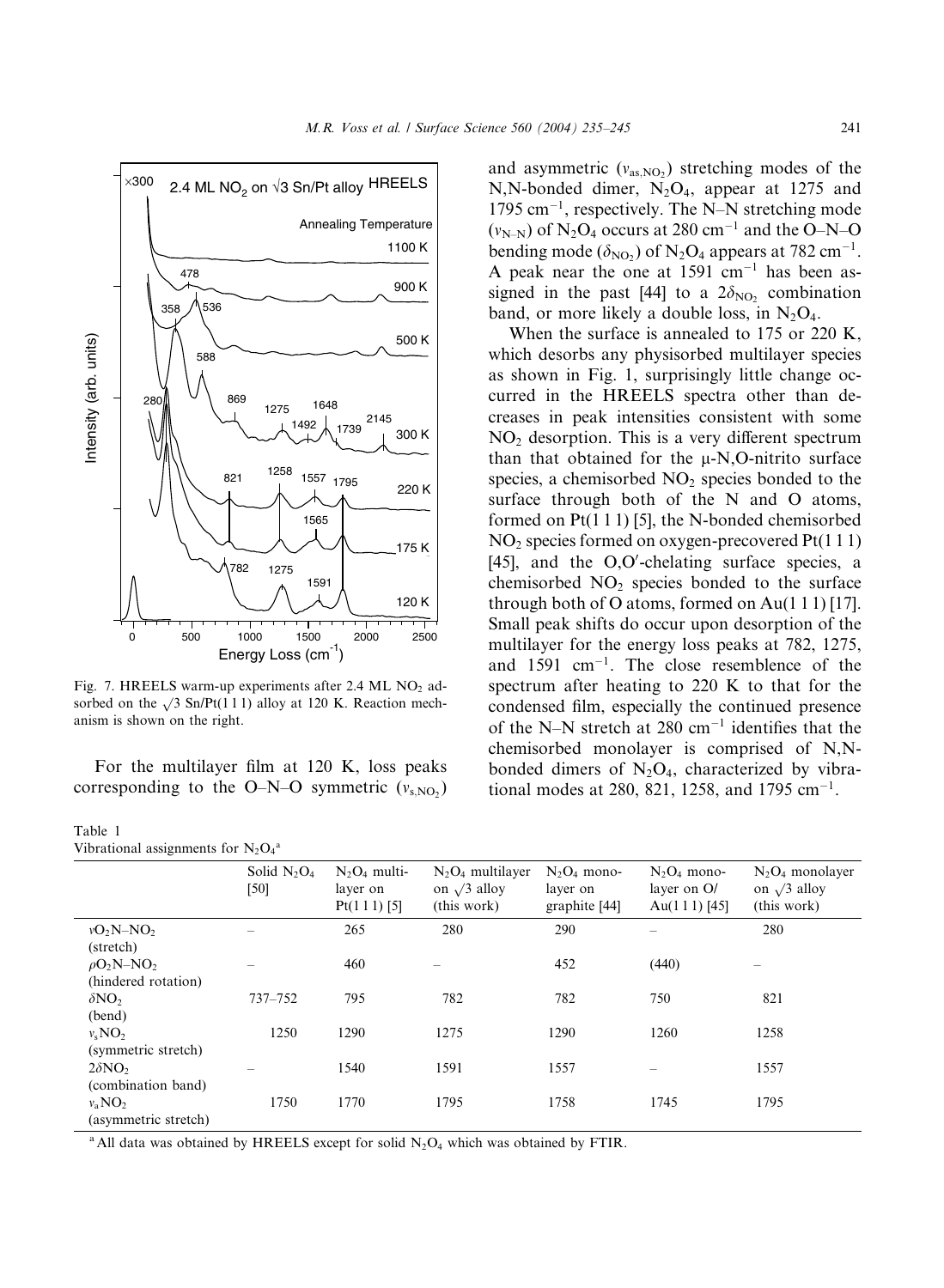Table 1 provides results for other  $N_2O_4$  monolayers identified on graphite [44] and oxygenprecovered  $Au(111)$  [45] surfaces. The close agreement between these spectra and ours support our assignment. The only small discrepancy has to do with the assignment of the loss peak at 1557  $cm^{-1}$  for the monolayer; it would seem that this is better assigned to the  $(v<sub>s,NO</sub>, + v<sub>N-N</sub>)$  combination band or double loss in  $N_2O_4$ . Furthermore, observation of an intense  $v_{N-N}$  mode indicates that the N–N bond in  $N_2O_4$  is oriented nearly along the surface normal, and certainly not near parallel with the surface plane, and observation of  $v_{s,NO_2}$  and  $v_{as,NO_2}$  modes in N<sub>2</sub>O<sub>4</sub> with nearly the same intensity rules out both a flat-lying  $N_2O_4$ with the molecular plane oriented parallel to the surface plane and an upright, chelating  $N_2O_4$ species with  $C_{2v}$  symmetry oriented along the surface normal. We propose that the chemisorbed layer formed on the  $\sqrt{3}$  alloy surface is an N,Nbonded dimer of  $N_2O_4$  interacting with the surface through a single oxygen atom in an upright but tilted geometry.

Heating this chemisorbed layer to 300 K breaks the N–N bond and vibrations assigned to coadsorbed  $NO<sub>2</sub>$ , NO and O are observed. The TPD spectra in Fig. 2 show that a large amount of NO desorption occurs by heating to 300 K, and consistently, only weak loss peaks due to the NO stretching mode in adsorbed NO was observed in the expected range of  $1445-1718$  cm<sup>-1</sup> [36]. Vibrational losses observed at 1275 and near 869 cm-<sup>1</sup> indicate that some molecularly adsorbed  $NO<sub>2</sub>$  remains on the surface. We assign this species to the N-bonded, chemisorbed  $NO<sub>2</sub>$  species with  $C_{2v}$  symmetry that is formed on oxygen-precovered  $Pt(1\ 1\ 1)$  [6]. However, in contrast to that case, the NO<sub>2</sub> adsorbed on the  $\sqrt{3}$  Sn–Pt alloy surface fully decomposes at higher temperature with no evolution of gaseous  $NO<sub>2</sub>$ . Other features of the spectrum include those due to a small amount of coadsorbed CO and  $H<sub>2</sub>O$  contamination, and two large peaks at 358 and 588  $\rm cm^{-1}$ . We do not have a satisfactory explanation for the intensities of these latter two peaks, but metal–molecule stretching modes for  $NO<sub>2</sub>$  and NO, along with an NO bending mode for tilted NO species, can contribute losses in this region.

Annealing to 500 K removes all chemisorbed molecular species and only a broad feature centered at 536 cm-<sup>1</sup> was observed. This feature is due to Sn–O vibrations that can occur over a wide range of energies depending on the structure and composition of the tin oxide film [46]. After heating to 900 K, which desorbs some oxygen from the surface, some small loss features due to Sn–O modes still remain, but these are eliminated by heating to 1100 K.

### 4. Discussion

## 4.1. Adsorption and bonding of  $NO<sub>2</sub>$

 $NO<sub>2</sub>$  adsorbs in the monolayer on the  $(\sqrt{3} \times \sqrt{3})R30^\circ$  Sn/Pt(1 1 1) surface alloy at 120 K as an upright N–N bonded,  $N_2O_4$  dimer. This was determined by analysis of the specular vibrational spectrum obtained by HREELS. The surface dipole selection rule requires an adsorption geometry that has the molecular plane tilted with respect to the surface normal for observation of the asymmetric ( $v_{as,NO_2}$ ) stretching mode of N<sub>2</sub>O<sub>4</sub> at  $1795 \text{ cm}^{-1}$ , and we propose a monodentate Obonded species.  $NO<sub>2</sub>$  dimerization has been observed to produce an  $N_2O_4$  species in the monolayer on graphite at 90 K [44] and bound to the oxygen-precovered Au(111) surface at 86 K [45].  $N_2O_4$  in the chemisorbed monolayer is not typically formed from  $NO<sub>2</sub>$  exposures on Group-VIII transition metal surfaces even at temperatures of 85–100 K, because the N–N bond energy is only 13 kcal/mol [47] and strong chemisorption of two individual  $NO<sub>2</sub>$  molecules is preferred. Alloying Sn into the  $Pt(1\ 1\ 1)$  surface reduces the surface reactivity such that the strongly chemisorbed  $\mu$ -N,Obonded-nitrito species of  $NO<sub>2</sub>$  on Pt(111) is not formed on the alloy. Rather, as on the relatively chemically inert gold and graphite surfaces, the N– N bonded dimer of N<sub>2</sub>O<sub>4</sub> is formed on the  $\sqrt{3}$ alloy at 120 K. However, presumably this is a kinetic problem due to an activation energy barrier that must be surmounted prior to formation of strongly chemisorbed  $NO<sub>2</sub>$ . Evidence for this conclusion is that we observed with HREELS a chemisorbed N-bonded, molecular  $NO<sub>2</sub>$  species in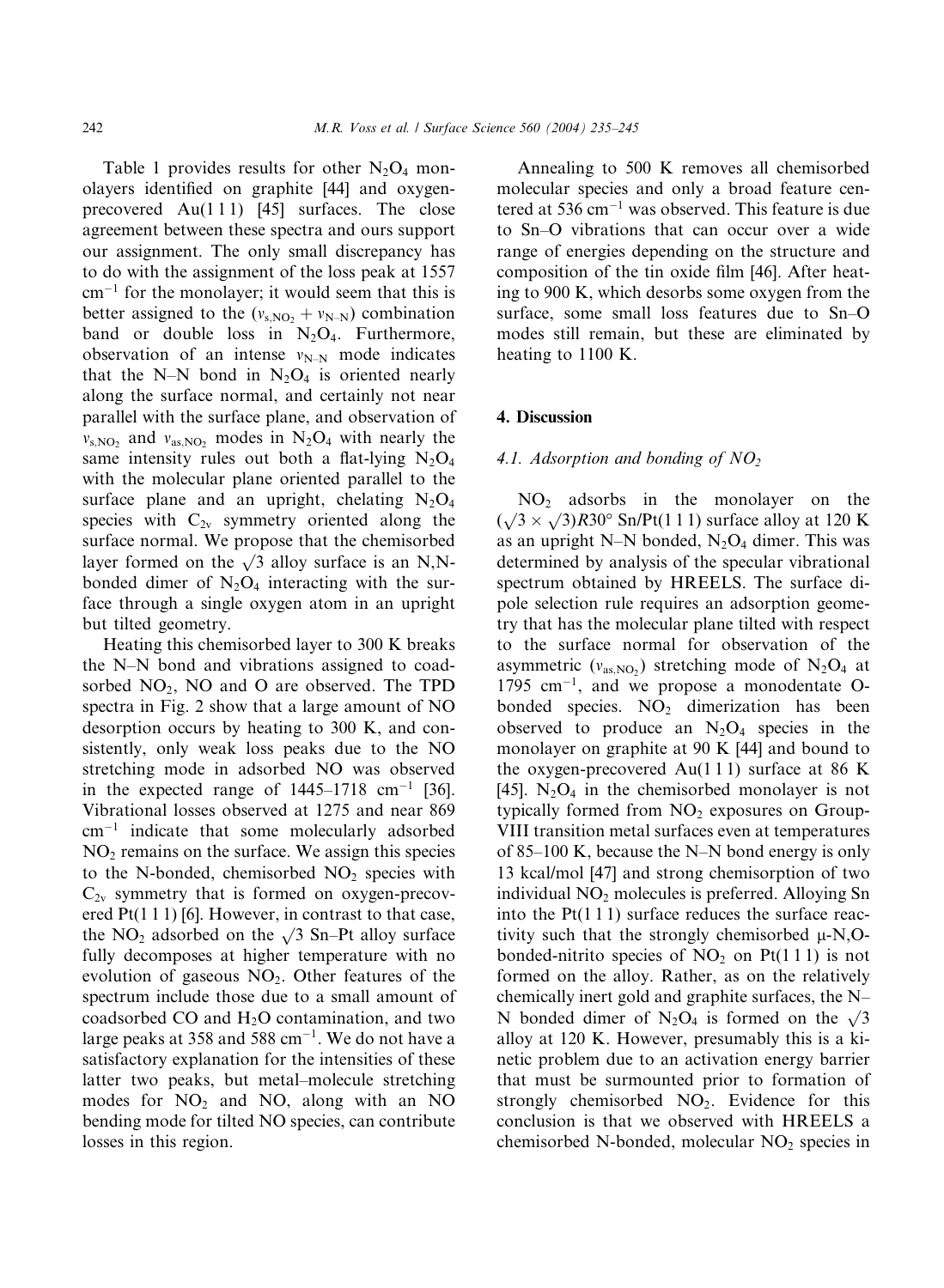the monolayer formed after heating and this species reacted irreversibly at higher temperatures. Also, NO<sub>2</sub> exposures carried out on the  $\sqrt{3}$  alloy at 600 K led to extensive  $NO<sub>2</sub>$  decomposition and oxidation of the surface.

#### 4.2. Surface oxidation

Decomposition of  $NO<sub>2</sub>$  occurs on the  $\sqrt{3}$  alloy between 220 and 300 K to liberate surface oxygen and coadsorbed NO. Surface oxygen oxidizes Sn in the  $\sqrt{3}$  alloy at higher temperatures. The evidence presented herein for that was the Sn–O vibrations seen in HREELS after heating to 500 K and  $-1.5-eV$  shift in the Sn(MNN) AES transition after heating to 700 K. O<sub>2</sub> desorption from Sn sites occurs at higher temperatures than from Pt sites. This is in agreement with a higher Sn–O bond strength, which is expected from the known heats of formation  $(\Delta H_f^0)$  of tin oxide (SnO, -68.3 kcal/ mol;  $SnO<sub>2</sub>$ ,  $-138.8$  kcal/mol) compared with platinum oxide (PtO<sub>2</sub>, +41.0 kcal/mol; Pt<sub>3</sub>O<sub>4</sub>, -39 kcal/mol) [48].

Batzill et al. [46] found by using XPS three Sn  $(3d_{5/2})$  peaks at 484.6, 485.0, and 486.0 eV following oxidation by  $NO_2$  of the  $\sqrt{3}$  alloy at 400 K. These XPS peaks were assigned as due to metallic, "quasimetallic", and  $Sn^{4+}$  species, respectively, with the largest fraction of Sn present in the ''quasimetallic'' state. This chemical state was recently assigned to oxidized Sn that is still alloyed (strongly bonded) with Pt in the surface layer [43].

We find that after desorption of all surfacebound NO and oxygen associated with Pt sites,  $\theta_{\rm O} = 0.2$  ML remains at the surface associated with oxidized Sn species. With  $\Theta_{\text{Sn}} = 0.33$  ML, this gives an O:Sn ratio of 2:3 corresponding to surface film of  $Sn<sub>1.5</sub>O$  species. This condition also produces a  $(4 \times 4)$  LEED pattern. Other more detailed STM and LEED studies of oxidation of the  $\sqrt{3}$  alloy by using NO<sub>2</sub> are reported elsewhere [43], but our LEED observations agree with theirs when the  $\sqrt{3}$  alloy was oxidized at the same temperature. Annealing to 900–1000 K, or annealing to 850 K for several minutes, caused formation of the  $(4 \times 4)$  pattern. The model developed from the STM images for the  $(4 \times 4)$  structure proposed that  $\text{Sn}_x\text{O}_y$  "pseudomolecules" formed ordered chains

along high symmetry directions on a  $(2 \times 2)$ Sn/ Pt(1 1 1) surface alloy. Oxygen atoms are bonded to both Sn adatoms in the chains and alloyed Sn in the surface layer. They estimated that the stoichiometry of this layer was SnO but allowed for an upper limit of  $Sn<sub>2</sub>O$ . Our determination that  $Sn<sub>15</sub>O$  species correspond to this structure is consistent with either proposal.

Our results following  $NO<sub>2</sub>$  exposures on the alloy at 600 K is also consistent with previous structural models developed for more heavily oxidized alloys [43]. In our work, oxygen associated with Sn sites after more extensive oxidation reactions corresponds to forming  $SnO<sub>1.5</sub>$  species. This confirms the previous report that a complete  $SnO<sub>2</sub>$  film cannot be formed abruptly at the Pt substrate interface, but rather a reduced  $SnO<sub>x</sub>$ interfacial layer (or layers) is required.

Previous results using XPS conclude that Pt is not oxidized by reactions of  $NO<sub>2</sub>$  on the  $\sqrt{3}$  alloy under UHV conditions such as those investigated in this report [46]. We did not observe any shift of the Pt AES peak at 237 eV upon adsorption or reaction of  $NO<sub>2</sub>$ , and so we would agree with that conclusion. Consistent with expectations,  $NO<sub>2</sub>$  is a weaker oxidant than ozone  $(O_3)$ . Saliba et al. [49] observed a Pt AES shift of  $-0.8$  eV after the adsorption of 2 ML of oxygen atoms using ozone  $(O_3)$  exposures on Pt(1 1 1) at 300 K and attributed this, along with a sharp, intense peak near 800 K in subsequent  $O_2$  TPD spectra, to Pt oxidation. By contrast, Parker et al. [39] noted no Pt AES shift for the adsorption of up to 0.75 ML of oxygen adatoms and no sharp  $O_2$  TPD peak resulting from  $NO<sub>2</sub>$  exposures on Pt(111).  $O<sub>3</sub>$  adsorption also leads to Pt oxidation on either of the  $(2 \times 2)$  or  $\sqrt{3}$  Sn/Pt(1 1 1) alloys based on the appearance of the  $O_2$  TPD spectra [37].

#### 5. Conclusion

 $NO<sub>2</sub>$  exposures to produce a saturation monolayer coverage on a  $(\sqrt{3} \times \sqrt{3})R30^\circ$  Sn/Pt(1 1 1) surface alloy at 120 K form an N–N bonded dimer,  $N<sub>2</sub>O<sub>4</sub>$ , adsorbed in an upright, tilted geometry. We propose that this is a monodentate species, bonding through a single oxygen atom to the surface.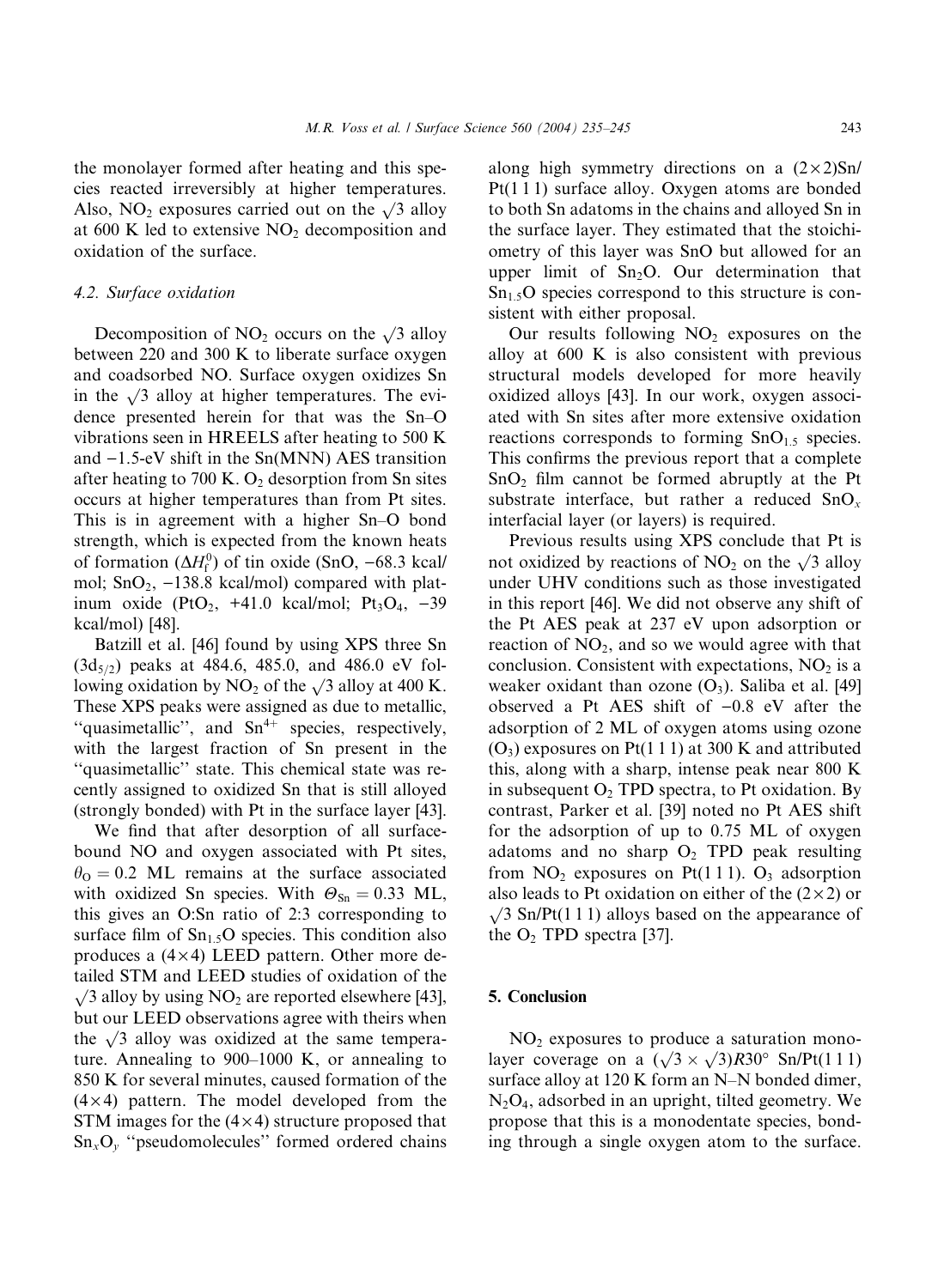No  $N_2O_4$  or  $NO_2$  desorbs molecularly from the chemisorbed monolayer. The dimer completely dissociates between 220 and 300 K, leaving coadsorbed  $NO<sub>2</sub>$ , NO, and O at the surface. Chemisorbed  $NO<sub>2</sub>$  in this adlayer is present as a Nbonded nitrite species bound to the surface via the nitrogen atom. This species is irreversibly adsorbed and decomposes completely during further heating.

 $NO<sub>2</sub>$  decomposition leads to surface oxygen and oxidation of Sn in the  $\sqrt{3}$  alloy at higher temperatures. Pt is not oxidized under these conditions. The maximum oxygen coverage obtained by heating the N<sub>2</sub>O<sub>4</sub> monolayer was  $\theta_{\rm O} = 0.4$  ML. Heating to 900 K leaves  $\theta_{\text{O}} = 0.2$  ML at the surface associated with oxidized Sn species, corresponding to an ordered surface film of  $Sn<sub>1.5</sub>O$ species exhibiting a  $(4 \times 4)$  LEED pattern. Oxidation of the alloy can be increased by dosing  $NO<sub>2</sub>$ on the surface held at 600 K, which keeps the surface free of coadsorbed NO and provides thermal energy for activated  $NO<sub>2</sub>$  dissociation. In this case, an oxygen coverage of  $\theta_{\rm O} = 1.1$  ML can be initially obtained. Heating this surface to 900 K produces a film with a stoichiometry of  $SnO<sub>1.5</sub>$ , and not a fully oxidized  $SnO<sub>2</sub>$  layer.

Oxygen is liberated from reduction of the alloy in three  $O_2$  thermal desorption peaks: two higher temperature peaks at 915 and 1084 K due to the decomposition of oxidized Sn species; and a lower temperature peak at 804 K due to chemisorbed O adatoms associated with Pt sites.

#### Acknowledgements

This work was funded partially by the Army Research Office and the Division of Chemical Sciences, Office of Basic Energy Sciences, US Department of Energy. We thank Drs. Harald Busse and Hong He for their assistance with experiments. Also, we thank Drs. Najat Saliba and Jiang Wang for helpful discussions.

#### References

[1] M.A. Hitchman, G.L. Rowbottom, Coordination Chem. Rev. 42 (1982) 55.

- [2] K.C. Taylor, in: J.R. Anderson, M. Boudart (Eds.), Catalysis Science and Technology, vol. 5, Springer, Berlin, 1984, p. 119.
- [3] D.W. Fahey, C.S. Eubank, G. Hubler, F.C. Fehsenfeld, J. Atmos. Chem. 3 (1985) 435.
- [4] S.A. Nyarady, R.E. Sievers, J. Am. Chem. Soc. 107 (1985) 3726.
- [5] M.E. Bartram, R.G. Windham, B.E. Koel, Surf. Sci. 184 (1987) 57.
- [6] M.E. Bartram, R.G. Windham, B.E. Koel, Langmuir 4 (1988) 240.
- [7] U. Schwalke, J.E. Parmeter, W.H. Weinberg, J. Chem. Phys. 84 (1986) 4036.
- [8] U. Schwalke, J.E. Parmeter, W.H. Weinberg, Surf. Sci. 178 (1986) 625.
- [9] D.A. Outka, R.J. Madix, G.B. Fisher, C. Dimmagio, Surf. Sci. 179 (1987) 1.
- [10] S.R. Bare, K. Griffiths, W.N. Lennard, H.T. Tang, Surf. Sci. 342 (1995) 185.
- [11] G. Polzonetti, P. Alnot, C.R. Brundle, Surf. Sci. 238 (1990) 226.
- [12] G. Polzonetti, P. Alnot, C.R. Brundle, Surf. Sci. 238 (1990) 237.
- [13] W.A. Brown, P. Gardner, D.A. King, Surf. Sci. 330 (1995) 41.
- [14] D.I. Wickham, B.A. Banse, B.E. Koel, Surf. Sci. 243 (1991) 83.
- [15] M.E. Bartram, B.E. Koel, Surf. Sci. 213 (1989) 137.
- [16] J. Wang, M.R. Voss, H. Busse, B.E. Koel, J. Phys. Chem. B 102 (1998) 4693.
- [17] J. Wang, B.E. Koel, J. Phys. Chem. A 102 (1998) 8573.
- [18] M. Beckendorf, U.J. Katter, H. Schlienz, H.J. Freund, J. Phys. C 5 (1993) 5471.
- [19] B.H. Davis, in: M.E. Davis, S.L. Suib (Eds.), Selectivity in Catalysis, vol. 517, American Chemical Society, Washington, 1993, p. 109.
- [20] M.T. Paffett, S.C. Gebhard, R.G. Windham, B.E. Koel, Surf. Sci. 223 (1989) 449.
- [21] C. Xu, J.W. Peck, B.E. Koel, J. Am. Chem. Soc. 115 (1993) 751.
- [22] C. Xu, B.E. Koel, Surf. Sci. 304 (1994) 249.
- [23] C. Xu, Y.L. Tsai, B.E. Koel, J. Phys. Chem. 98 (1994) 585.
- [24] C. Xu, B.E. Koel, M.T. Paffett, Langmuir 10 (1994) 166.
- [25] J.W. Peck, B.E. Koel, J. Am. Chem. Soc. 118 (1996) 2708.
- [26] Y.L. Tsai, C. Xu, B.E. Koel, Surf. Sci. 385 (1997) 37.
- [27] H. Lieske, J. Völter, J. Catal. 90 (1984) 96.
- [28] E. Merlen, P. Beccat, J.C. Bertolini, P. Delichère, N. Zanier, B. Didillon, J. Catal. 159 (1996) 178.
- [29] K. Grass, H.G. Lintz, J. Catal. 172 (1997) 446.
- [30] L. Promsong, M. Sriyudthsak, Sensor. Actuat. B 24–25 (1995) 504.
- [31] P.P. Tsai, I.C. Chen, M.H. Tzeng, Sensor. Actuat. B 24–25 (1995) 537.
- [32] M.T. Paffett, S.C. Gebhard, R.G. Windham, B.E. Koel, J. Phys. Chem. 94 (1990) 6831.
- [33] H. Zhao, J. Kim, B.E. Koel, Surf. Sci. 538 (2003) 147.